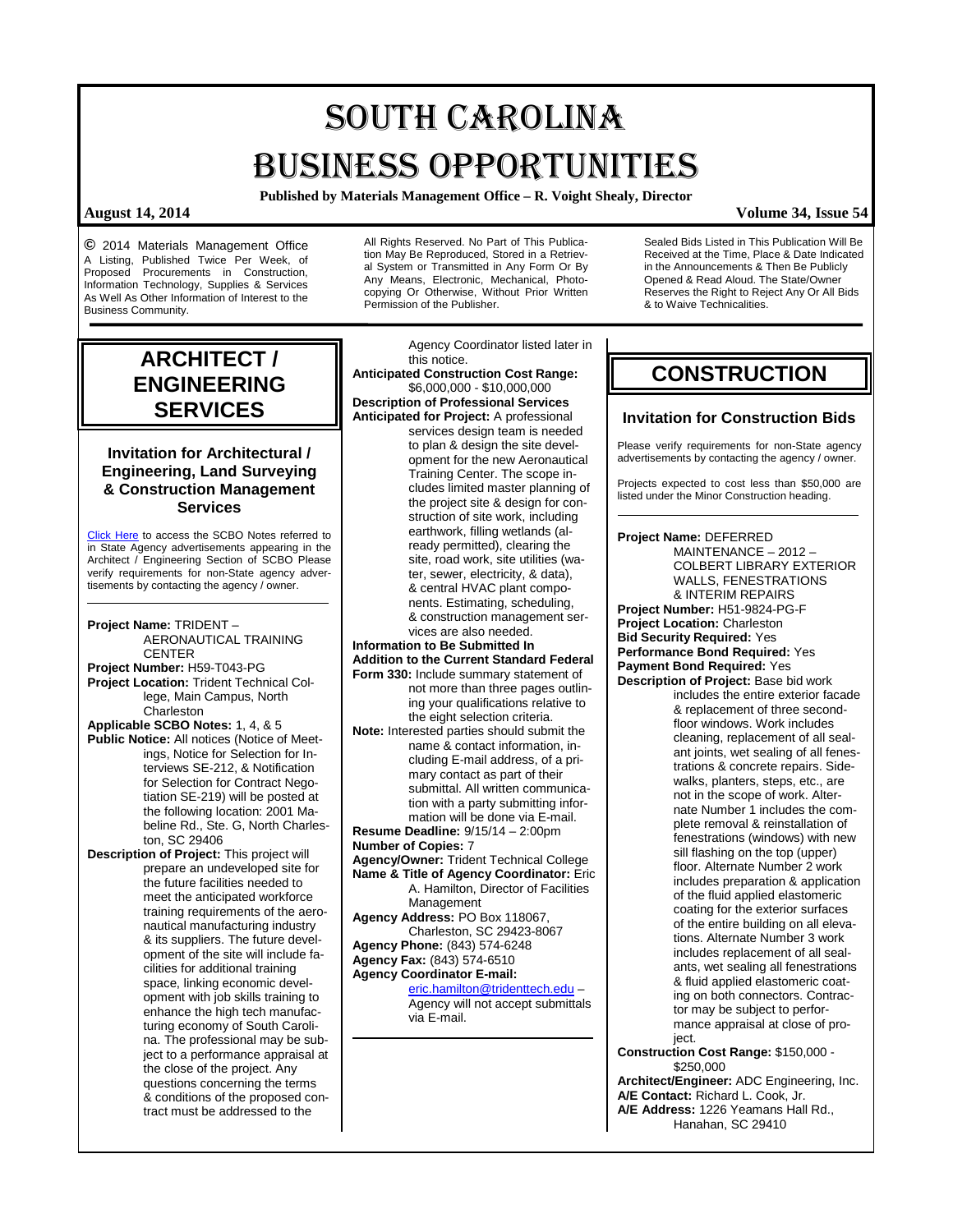**E-mail:** [amandam@adcengineering.com](mailto:amandam@adcengineering.com) **Telephone:** (843) 566-0161 **Fax:** (843) 566-0162 **Note:** All questions & correspondence concerning this Invitation to Bid shall be addressed to the A/E. **Bidding Documents/Plans May Be Obtained From:** [http://academicdepartments.musc](http://academicdepartments.musc.edu/vpfa/eandf/construction_projects/index.html) [.edu/vpfa/eandf/construction\\_proj](http://academicdepartments.musc.edu/vpfa/eandf/construction_projects/index.html) [ects/index.html](http://academicdepartments.musc.edu/vpfa/eandf/construction_projects/index.html) **Plan Deposit:** None **Note:** Only those bidding documents / plans obtained from the aforementioned source are official. Bidders rely on copies of bidding documents / plans obtained from any other source at their own risk. **Pre-Bid Conf.:** Not mandatory **Pre-Bid Date/Time:** 8/26/14 – 10:00am **Place:** Conference Room, 97 Jonathan Lucas St., Charleston, SC 29425 **Agency/Owner:** Medical University of South Carolina **Agency Procurement Officer:** Bob Branson **Address:** 97 Jonathan Lucas St., MSC 190, Charleston, SC 29425 **E-mail:** [bransonr@musc.edu](mailto:bransonr@musc.edu) **Telephone:** (843) 792-7502 **Fax:** (843) 792-0251 **Bid Closing Date/Time:** 9/11/14 – 10:00am **Place:** Conference Room, 97 Jonathan Lucas St., Charleston, SC 29425 **Hand Deliver/Mail Bids To:** MUSC, Attn.: Bob Branson, Engineering & Facilities, 97 Jonathan Lucas St., MSC 190, Charleston, SC 29425 **Project Name:** JONES P.S.C. – REPLACE A.H.U. #7

**Project Number:** H27-Z175 **Project Location:** Jones Physical Science Center, University of South Carolina, Columbia **Bid Security Required:** Yes

**Performance Bond Required:** Yes **Payment Bond Required:** Yes

**Description of Project:** The scope will include the removal of the old air handling unit & replacement by new one to include steam & chilled coils, existing piping to be modified for connection & new control valves & piping accessories. Small & minority business participation is encouraged. Bidders are responsible for obtaining bidding documents from the Purchasing web site,

## [http://purchasing.sc.edu.](http://purchasing.sc.edu/)

Contractor may be subject to performance appraisal at close of project.

**Construction Cost Range:** \$110,000 - \$140,000

**Architect/Engineer:** Swygert & Associates **A/E Contact:** Bill Livingston **A/E Address:** 1315 State St., Cayce, SC

29033

**A/E E-mail:** [bill@swygert-associates.com](mailto:bill@swygert-associates.com) **A/E Telephone:** (803) 791-9300 **Note:** All questions & correspondence concerning this Invitation to Bid shall be addressed to the A/E. **Bidding Documents/Plans May Be Obtained From:**

[http://purchasing.sc.edu](http://purchasing.sc.edu/) – see Facilities / Construction Solicitations & Awards

**Plan Deposit:** None

- **Note:** Only those bidding documents / plans obtained from the aforementioned source are official. Bidders rely on copies of bidding documents / plans obtained from any other source at their own risk.
- **Pre-Bid Conf.:** Not mandatory
- **Pre-Bid Date/Time:** 8/28/14 2:00pm **Place:** 743 Greene St., Conference Room
- 53, Columbia, SC 29208 **Agency/Owner:** University of South Carolina
- **Agency Procurement Officer:** Juaquana Brookins
- **Address:** 743 Greene St., Columbia, SC 29208
- **E-mail:** [jbrookin@fmc.sc.edu](mailto:jbrookin@fmc.sc.edu) **Telephone:** (803) 777-3596
- **Fax:** (803) 777-7334
- **Bid Closing Date/Time:** 9/16/14 2:00pm
- **Place:** 743 Greene St., Conference Room
- 53, Columbia, SC 29208 **Hand Deliver/Mail Bids To:** USC, Attn.: Juaquana Brookins, Facilities Planning & Construction, 743 Greene St., Columbia, SC 29208

**Project Name:** P.H.R.C. – GRAVEL LOT RESTORATION **Project Number:** H27-Z178 **Project Location:** Public Health Research Center, USC, Columbia **Bid Security Required:** Yes **Performance Bond Required:** Yes **Payment Bond Required:** Yes **Description of Project:** Project site is bounded by Assembly, Pendleton & Park streets in Columbia. The project will consist of converting a portion of the site from the current gravel / stone surface to a predominantly green landscape. An existing drainage channel & detention basin will be reconstructed, & soil amendments, irrigation & new grassing will be added. Small & minority business participation is encouraged. Bidders are responsible for obtaining bidding documents from the Purchasing web site, http://purchasing.sc.edu</u>. Contractor may be subject to performance appraisal at close of project. **Construction Cost Range:** \$100,000 -

\$150,000 **Architect/Engineer:** Fuss & O'Neill **A/E Contact:** Betsy Kaemmerlen

**August 14, 2014 2 Volume 34, Issue 54 A/E Address:** 717 Lady St., Ste. E, Columbia, SC 29201 **A/E E-mail:** [bkaemmerlen@fando.com](mailto:bkaemmerlen@fando.com) **A/E Telephone:** (800) 286-2469, Ext. 6112 **Note:** All questions & correspondence concerning this Invitation to Bid shall be addressed to the A/E. **Bidding Documents/Plans May Be Obtained From:** [http://purchasing.sc.edu](http://purchasing.sc.edu/) – see Facilities / Construction Solicitations & Awards **Plan Deposit:** None **Note:** Only those bidding documents / plans obtained from the aforementioned source are official. Bidders rely on copies of bidding documents / plans obtained from any other source at their own risk. **Pre-Bid Conf.:** Not mandatory **Pre-Bid Date/Time:** 8/26/14 – 2:00pm **Place:** 743 Greene St., Conference Room 53, Columbia, SC 29208 **Agency/Owner:** University of South Carolina **Agency Procurement Officer:** Juaquana **Brookins Address:** 743 Greene St., Columbia, SC 29208 **E-mail:** [jbrookin@fmc.sc.edu](mailto:jbrookin@fmc.sc.edu) **Telephone:** (803) 777-3596 **Fax:** (803) 777-7334 **Bid Closing Date/Time:** 9/10/14 – 1:00pm **Place:** 743 Greene St., Conference Room 53, Columbia, SC 29208 **Hand Deliver/Mail Bids To:** USC, Attn.: Juaquana Brookins, Facilities Planning & Construction, 743 Greene St., Columbia, SC 29208 **Project Name:** S.O.M. BUILDING #1 – SECOND FLOOR A.H.U. REPLACEMENT

**Project Number:** H27-Z160 **Project Location:** School of Medicine, University of South Carolina, Columbia

**Bid Security Required:** Yes **Performance Bond Required:** Yes **Payment Bond Required:** Yes **Description of Project:** The project con-

sists of replacing the existing air handler located in the second floor mechanical room with a new air handler. It is the bidder's responsibility to download all bidding documents from the Purchasing web site,

[http://purchasing.sc.edu.](http://purchasing.sc.edu/)

Small & minority business participation is encouraged. Contractor may be subject to performance appraisal at close of project.

**Construction Cost Range:** \$85,000 - \$125,000

**Architect/Engineer:** GMK Associates **A/E Contact:** Jody Ricard **A/E Address:** 1201 Main St., Ste. 2100, Columbia, SC 29201 **A/E E-mail:** [jricard@gmka.com](mailto:jricard@gmka.com)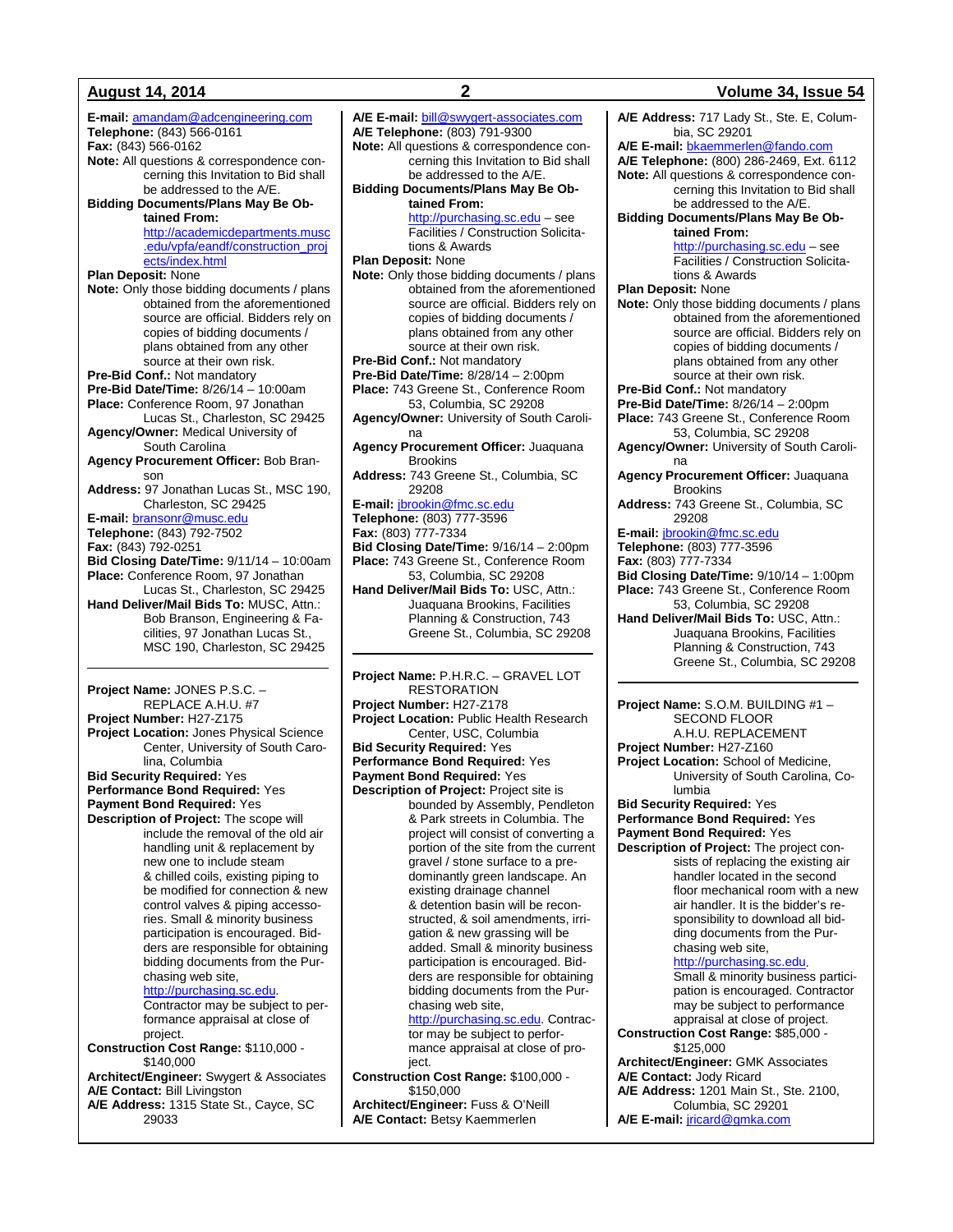**A/E Telephone:** (803) 256-0000 **Note:** All questions & correspondence concerning this Invitation to Bid shall be addressed to the A/E. **Bidding Documents/Plans May Be Obtained From:** [http://purchasing.sc.edu](http://purchasing.sc.edu/) – see Facilities / Construction Solicitations & Awards **Plan Deposit:** None **Note:** Only those bidding documents / plans obtained from the aforementioned source are official. Bidders rely on copies of bidding documents / plans obtained from any other source at their own risk. **Bidding Documents/Plans Are Also on File for Viewing Purposes Only At:** [http://purchasing.sc.edu](http://purchasing.sc.edu/) – it is the contractor's responsibility to download any documents from the Purchasing web site **Pre-Bid Conf.:** Not mandatory **Pre-Bid Date/Time:** 8/27/14 - 2:00pm **Place:** 743 Greene St., Conference Room 53, Columbia, SC 29208 **Agency/Owner:** University of South Carolina **Agency Procurement Officer:** Juaquana **Brookins Address:** 743 Greene St., Columbia, SC 29208 **E-mail:** [jbrookin@fmc.sc.edu](mailto:jbrookin@fmc.sc.edu) **Telephone:** (803) 777-3596 **Fax:** (803) 777-7334 **Bid Closing Date/Time:** 9/10/14 – 2:00pm **Place:** 743 Greene St., Conference Room 53, Columbia, SC 29208 **Hand Deliver/Mail Bids To:** USC, Attn.: Juaquana Brookins, Facilities Planning & Construction, 743 Greene St., Columbia, SC 29208 **Project Name:** DARLINGTON SQUARE WATER ENHANCEMENTS **Project Number:** RIA #R-14-2006 **Project Location:** City of Darlington

**Bid Security Required:** Yes **Performance Bond Required:** Yes **Payment Bond Required:** Yes **Description of Project:** 2,142 LF of 12" PVC water main, appurtenances, & replacement of sidewalks **Construction Cost Range:** \$215,000 **Architect/Engineer:** Davis & Brown **A/E Contact:** Teresa Cirsosky **A/E Address:** 124 West McIver Rd., Florence, SC 29501 **A/E Telephone:** (843) 665-6746 **A/E Fax:** (843) 629-1444 **A/E E-mail:** [tcirsosky@naccdb.com](mailto:tcirsosky@naccdb.com) **Plans May Be Obtained From:** Davis & Brown, 124 West McIver Rd., Florence, SC 29501 **Plan Deposit:** \$75.00, non-refundable **Pre-Bid Conf./Site Visit:** None **Agency/Owner:** City of Darlington **Name & Title of Agency Coordinator:** Howard Garland, Administrator

**Address:** 410 Pearl St., Darlington, SC 29532 **Telephone:** (843) 398-4000 **Bid Closing Date/Time:** 9/18/14 – 2:00pm **Place:** City of Darlington Administration **Office Hand Deliver Bids To:** Administration Office, 410 Pearl St., Darlington, SC **Mail Bids To:** City of Darlington, 410 Pearl St., Darlington, SC 29532

**Project Name:** CRYSTAL LAKE PARK PHASE 2B **Project Number:** IFB 090814 **Project Location:** Beaufort County **Description of Project:** Crystal Lake Park is located at the intersection of Lady's Island Drive & Rue Du Bois Road on Lady's Island & is being further developed by Beaufort County as a passive park.

> The first phase of the project was completed last year, consisting of a wooden boardwalk to Crystal Lake. The current project, Phase 2B, consists of site related improvements involving utility extensions, grading, paving for additional pervious parking, concrete sidewalk & landscaping with irrigation.

Bids from local, small, minority & women-owned business enterprises are strongly encouraged. **Pre-Bid Conf. Date/Time:** 8/19/14 – 10:00am **Place:** 104 Industrial Village Rd., Building #3, Beaufort, SC 29906 **Bid Due Date/Time:** 9/8/14 – 3:00pm **Place:** Beaufort County Purchasing Department, Building #2, 106 Industrial Village Rd., Beaufort, SC 29906 **Plans May Be Obtained From:** Beaufort County Engineering Department **Bid Package Fee:** \$25.00 per set, \$20.00

for express shipping **Agency/Owner:** County of Beaufort **Direct Inquiries To:** Beaufort County Engineering Department, phone (843) 255-2700

**E-mail Requests for Bids/Questions To:** [cskinner@bcgov.net](mailto:cskinner@bcgov.net)

**Project Name:** RECONSTRUCTION OF ROY F. JONES ROAD **Project Number:** CF-0114 **Project Location:** Pickens County **Bid Security Required:** Yes **Performance Bond Required:** Yes **Payment Bond Required:** Yes **Description of Project:** Reconstruction will involve full-depth patching along the 22'-wide Roy F. Jones Road & the application of an Ultra Thin Lift surface treatment for approximately 2.49 miles from Highway

**August 14, 2014 3 Volume 34, Issue 54** 11 to Cleo Chapman Highway, with a bid option of an additional 0.43 miles of Ultra Thin Lift surface treatment **Plans May Be Obtained From:** TranSystems at 101 North Main St., Ste. 1506, Greenville, SC 29601 **Pre-Bid Conf./Site Visit:** None **Agency/Owner:** Pickens CTC **Name & Title of Agency Coordinator:** David Hoff,pm **Address:** 101 North Main St., Ste. 1506, Greenville, SC 29601 **Telephone:** (864) 234-0866 **Fax:** (864) 527-6873 **E-mail:** [dbhoff@transystems.com](mailto:dbhoff@transystems.com) **Bid Closing Date/Time:** 9/16/14 – 2:00pm **Place:** Pickens County Administration Facility, 222 McDaniel Ave., Pickens, SC 29671 **Hand Deliver/Mail Bids To:** Pickens County Administration Facility, Engineering Department, 222 McDaniel Ave., Pickens, SC 29671 **Project Name:** PAGELAND AIRPORT SECURITY GATE IMPROVEMENTS **Project Number:** N/A **Project Location:** Pageland, SC **Bid Security Required:** Yes **Performance Bond Required:** No **Payment Bond Required:** No **Description of Project:** Remove existing 6' x 12' +3SBW dual swing chain link gate. Replace with new access controlled 6' x 12' +3SBW cantilever chain link gate. Modify existing 6' x 16' +3SBW cantilever chain link slide gate manufactured by Tymetal Corp. to accept new access controls. Provide UG electrical power to gate, utilizing direct burial cable or placed in metal conduit above ground per NEC code. Remove 6' x 4' +3 strands of barbed wire pedestrian gate & replace with a new access controlled gate. Install Kaba-Ilco PowerPlex P2000 cylindrical electronic pushbutton lock or approved equal on two terminal building entry doors. **Construction Cost Range:** \$25,000 - \$35,000 **Architect/Engineer:** SC Aeronautics Commission **A/E Contact:** L. Wayne Corley, PE **A/E Address:** 2553 Airport Blvd., West Columbia, SC 29170 **A/E Telephone:** (803) 896-6262 **A/E Fax:** (803) 896-6266 **A/E E-mail:** [wacorley@aeronautics.sc.gov](mailto:wacorley@aeronautics.sc.gov) **View Plans On-Line At:** [https://order.e-](https://order.e-arc.com/arcEOC/PWELL_Main.asp?mem=157)

[arc.com/arcEOC/PWELL\\_Main.a](https://order.e-arc.com/arcEOC/PWELL_Main.asp?mem=157) [sp?mem=157](https://order.e-arc.com/arcEOC/PWELL_Main.asp?mem=157) – plans included in Appendix B of the document

**Plans May Be Obtained From:** ARC – one office is located at 819 State St., Cayce, SC 29033, phone (803)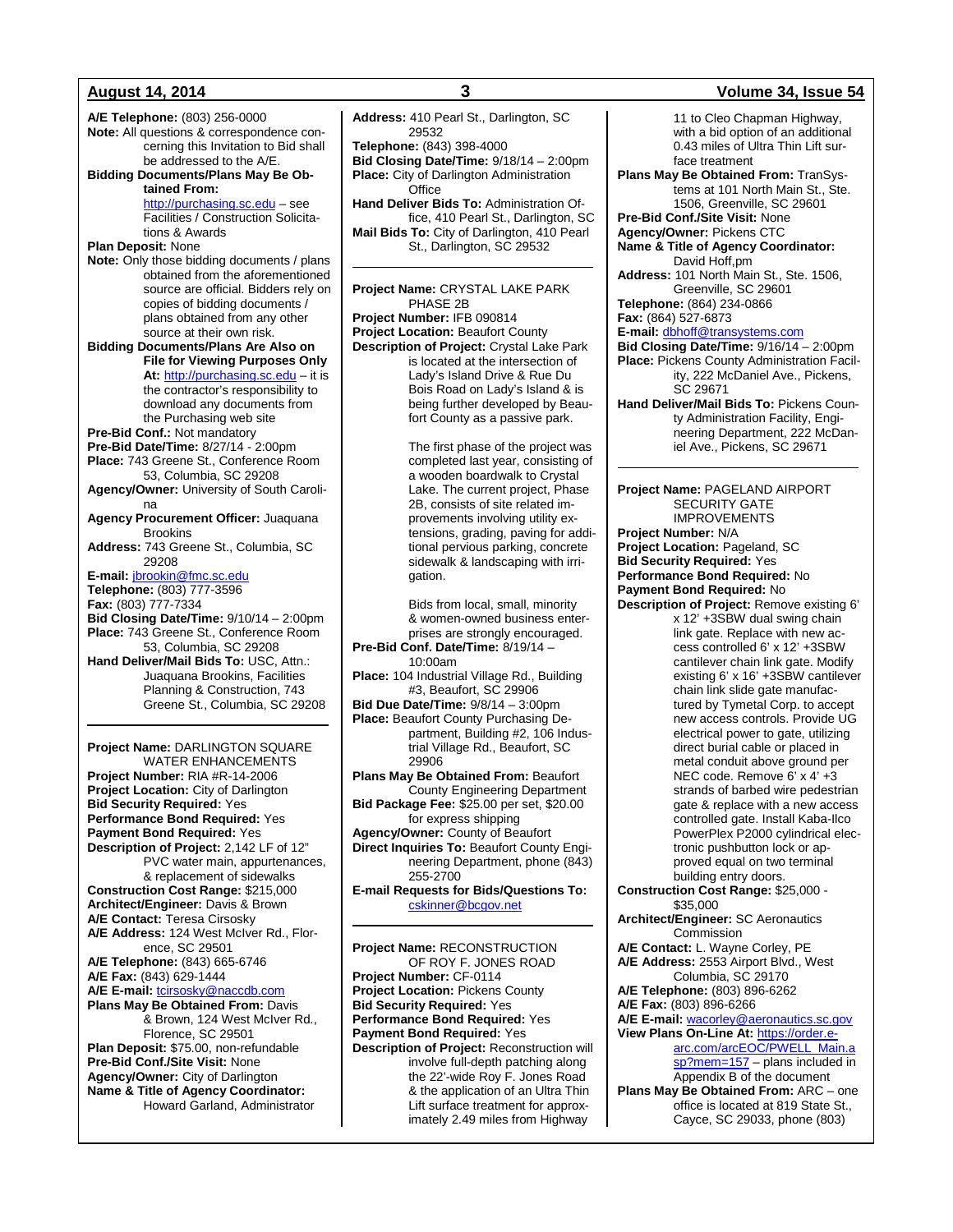254-2561; another office is located at 7092 Howard St., Spartanburg, SC 29303, phone (864) 585-8388; or contact 225 South Academy St., Greenville, SC 29601, phone (864) 233-5371

- **Bid Packages** may only be obtained from the printer when ordering the bid documents
- **Plan Deposit:** At cost from printer, nonrefundable

## **Pre-Bid Conf.:** None

**Site Visit:** By submitting a bid, bidders proclaim that they have visited the site & are thoroughly knowledgeable of the conditions as they affect all aspects of the proposed project

**Agency/Owner:** Town of Pageland **Name & Title of Agency Coordinator:**

Cecil Kimrey, Town Administrator **Address:** Pageland Town Hall, 126 North Pearl St., Pageland, SC 29728- 1951

**Telephone:** (843) 672-7292

- or (843) 672-3027 **Fax:** Faxed bid submittals will not be ac-
- cepted **E-mail:** [townofpgld@shtc.net](mailto:townofpgld@shtc.net) – submittals

via E-mail will not be accepted **Bid Closing Date/Time:** Thursday, 9/11/14

- 2:00pm
- **Place:** Pageland Town Hall, 126 North Pearl St., Pageland, SC 29728- 1951
- **Hand Deliver/Mail Bids To:** Linda Long, Pageland Town Hall, 126 North Pearl St., Pageland, SC 29728- 1951. Telephone (843) 672-7292

### **IMPROVEMENTS TO TRAKAS INDUSTRIAL PARK, UNION COUNTY, SC**

**The County Of Union Requests Sealed & Competitive Bids** from contractors for the improvements of Trakas Industrial Park in Union County, SC. Sealed bids clearly marked "Improvements To Trakas Industrial Park RFB ED-TRA-14-8-101" shall be accepted by the County of Union, 210 Main Street, Supervisor's Office, Union, SC 29379, until 3:00pm, Thursday, September 4, 2014. Bids will not be accepted after the above date & time. The project will be awarded to the qualified responsive bidder with the lowest bid total.

**The Work Consists Of,** but is not limited to, roadway, site grading for future building pads & landscaping / entrance improvements. The bid documents & plans may be downloaded from **[Click Here](http://www.countyofunion.org/site/cpage.asp?cpage_id=180025170&sec_id=180003405)** or hard copies may be obtained from the offices of Mead & Hunt, 307 W. Main Street, Lexington, SC 29072, (803) 996-2900, Attn: Kevin Barnes, for a non- refundable charge of \$120.00 by check & money order only. Cash will not be accepted. Materials must be paid for prior to shipping. When requesting bid documents,

provide your company's mailing address, street address, e-mail address, contact number, & fax number.

**Questions Concerning The Bid Documents Shall Be Addressed To** Mr. Jerry Brannon at County of Union, 210 Main Street, Supervisor's office, Union, SC 29379. All questions must be in writing sent via email to *ibrannon@countyofunion.com* 

**A Non-Mandatory Pre-Bid Meeting Will Be Held On** August 21, 2014, at the Union County, Annex Building Conference Room, 322 East Main Street, Union, SC 29379. The meeting will start at 11:00am.

## **CMAR & PRECONSTRUCTION SERVICES FOR MULTI-USE ENTERTAINMENT VENUE**

The City of Columbia is requesting proposals from qualified vendors for "CMAR Services & Preconstruction Services for Multi-Use Entertainment Venue." Information can be viewed using the City of Columbia's Bid Online System at [https://bidonline.columbia.sc.gov.](https://bidonline.columbia.sc.gov/)

Bid No: ENGRFP0002-14-15

Questions Deadline: 8/25/14 – 12:00pm, ET

Submittal Deadline: 9/2/14 – 3:00pm, ET

### **REPAINTING OF METAL SURFACES ON BUILDINGS IN GREENWOOD, SC**

## BID A-5-2014

**Owner:** Greenwood Commissioners Of Public Works

**Pre-Bid Conference:** A mandatory pre-bid conference will be held at the Assembly Room of the COC Building of the Commissioners of Public Works, 810 Hwy. 225 Bypass SW, Greenwood, SC, at 2:00pm, local time, August 28, 2014. Anyone bidding on this project must have a representative at this meeting.

**Receipt Of Bids:** Separate sealed bids for the construction of the above-referenced project will be received by the Owner until 5:00pm, local time, September 10, 2014. Bids will be publicly opened & read aloud at the Office of the Commissioners of Public Works Board Room, 121 W. Court Ave., Greenwood, SC, at the board meeting scheduled at 10:00am, on September 11, 2014.

**Project Description:** The work consists of the repainting of the metallic surfaces of several buildings of different dimensions. The Operations Office Building is approxi-

### mately 90'x200', the Water Equipment Building is approximately 60'x210', the Gas Equipment Building is 60'x180', the Warehouse Building is 90'x200 & the Gas Pump Building is 30'x90'.

**Document Available:** Printed copies of the contract documents may be obtained by a request in writing or by phone to the Owner at Engineering Department, (864) 942- 8199, Greenwood CPW, PO Box 549, Greenwood, SC 29648, or [rhol](mailto:rholley@greenwoodcpw.com)[ley@greenwoodcpw.com.](mailto:rholley@greenwoodcpw.com) The nonrefundable cost of contract documents is \$50.00. Documents are also available for free by downloading them from CPW's website[, www.greenwoodcpw.com,](http://www.greenwoodcpw.com/) under the Active Bids tab.

**Security:** Each bid must be accompanied by a certified check of the bidder, or a bid bond duly executed by the bidder as principal & having as surety thereon a surety company qualified to do business under the laws of the State of South Carolina & satisfactory to the owner, in theamount not less than five percent (5%) of the Bid.

**Owner's Rights:** The Owner reserves the right to waive any informality in bidding & to reject any or all bids as specified in the contract documents.

**Project Name:** FIRE ALARM REPLACEMENT FOR ACADEMY OF CAREERS & TECHNOLOGY (MARION, SC) **Architect:** Goforth Brown & Associates, Inc., 1413 West Evans Street, Florence, SC 29501, (843) 665- 5868, Fax (843) 669-7596, [ques-](mailto:questions@gbaflo.com)

### [tions@gbaflo.com](mailto:questions@gbaflo.com) **Owner:** Marion County School District, 719 North Main Street, Marion, SC 29571

- **Bid Date/Time:** Thursday, September 11, 2014 at 2:00pm, local time
- **Bid Location:** Goforth Brown & Associates, Inc., Conference Room, 1413 West Evans Street, Florence, SC 29501
- **Description Of The Project:** This project consists of the fire alarm replacement for the Academy of Careers & Technology in Marion County School District. The project consists of the replacement of the existing fire alarm system with a fully addressable, combination fire & emergency voice/alarm communication system.

## **Plans Can Be Obtained From:** The office of the architect

**Plan Deposit:** \$20.00 / pet set on CD, nonrefundable; Free via email or Dropbox upon email request. All request must contain your company name, address, telephone number, estimator's name & email address.

## **August 14, 2014 4 Volume 34, Issue 54**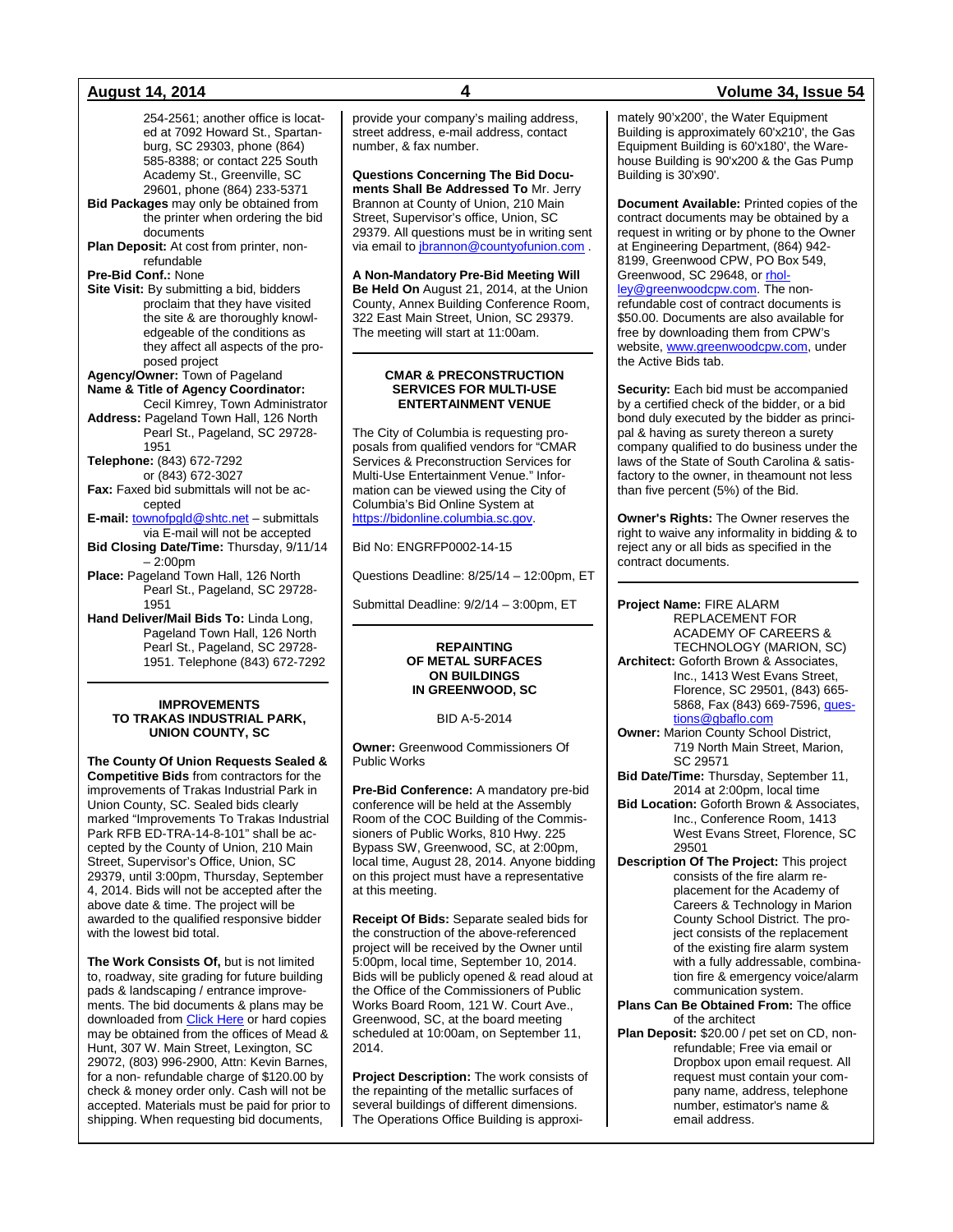## **Plans Are On File For Reviewed In The Following Locations:**

- Goforth Brown & Associates, Inc. • Reed Construction Data:
- [www.reedconstructiondata.com](http://www.reedconstructiondata.com/) • McGraw-Hill Construction:

[www.construction.com](http://www.construction.com/)

**Plan Holders List & Addenda Can Be Obtained From:** [www.gbaflo.com](http://www.gbaflo.com/) >current projects>advertised for bid>ACT / Fire Alarm Replacement.

## **VALVE INSERTION PROJECT FOR TOWN OF EDISTO BEACH**

## Bid #2014-10

**The Town Of Edisto Beach Requests The Submittal Of Bids** from vendors that are interested in providing the necessary labor, material, equipment, & supervision to insert 6" & 8" valves into the Town's water main within the corporate limits of the Town of Edisto Beach, SC as described in the bid documents.

**Sealed Bids Will Be Received** in the Administration Department, prior to 2:00pm, September 23, 2014. Bids will be opened at 2:00pm, September 23, 2014.

**Questions Regarding This Bid Should Be In Writing** & should reference the aforementioned bid number. Submit all questions to Robert Doub, Utilities Director, via email to doub@townofedistobeach.com or via fax to (843) 869-3855, by September 1, 2014.

## **Bids May Be Mailed, Express Mailed Or Hand Delivered To:**

Town of Edisto Beach Administration Department 2414 Murray Street Edisto Beach, SC 29438 (843) 869-2505

## **COLUMBIANA DRIVE PROJECT FOR CITY OF COLUMBIA**

**The City Of Columbia Is Soliciting Bids** from qualified vendors for "City of Columbia Columbiana Drive Project."

**Information Can Be Viewed** using the City of Columbia's Bid Online System at [https://bidonline.columbia.sc.gov.](https://bidonline.columbia.sc.gov/)

**Bid Number:** 008-14-15

**Bid Deadline:** 8/28/14 – 2:00pm

**A Pre-Bid Meeting Will Be Held** on August 14, 2014, at 2:00pm, at 1136 Washington Street, 4th Floor, Columbia, SC 29201.

**The Deadline For Questions** and/or additional information is August 20, 2014, by 2:00pm. Questions must be submitted using Bid Online.

## *REBID*

## **COLUMBIA FIRE TRAINING ACADEMY IMPROVEMENTS**

**The City Of Columbia Is Requesting Bids**  from qualified vendors for the following "Columbia Fire Training Academy Improvements."

**Information Can Be Viewed** using the City of Columbia's Bid Online System at [https://bidonline.columbia.sc.gov.](https://bidonline.columbia.sc.gov/)

## **Bid Number:** 005-14-15

**New Bid Deadline:** 8/19/14 – 2:00pm

**A Second Pre-Bid Meeting (Non-Mandatory) Will Be Held** on August 12, 2014, at 2:00pm, at 1136 Washington Street, 4th Floor, Columbia, SC 29201.

**The New Deadline For Questions and/or Additional Information Is** August 13, 2014 by 4:00pm. Questions must be submitted using Bid Online.

### **6" WATER MAINS ACROSS JUNGLE ROAD FOR TOWN OF EDISTO BEACH**

## BID #2014-09

**The Town Of Edisto Beach Requests The Submittal Of Bids** from vendors that are interested in providing the necessary labor, material, equipment, testing & samples & supervision to install two 6" water mains across Jungle Road to service the Jungle Shores Road water extension project within the corporate limits of the Town of Edisto Beach, SC as described in the bid documents.

**Sealed Bids Will Be Received** in the Administration Department prior to 2:00pm, September 23, 2014. Bids will be opened at 2:00pm, September 23, 2014.

**Questions Regarding This Bid Should Be In Writing** & should reference the above bid number. Submit all questions to Robert Doub, Utilities Director, via email to [bdoub@townofedistobeach.com](mailto:bdoub@townofedistobeach.com) or via fax to (843) 869-3855 by September 1, 2014.

## **Bids May Be Mailed, Express Mailed Or Hand Delivered To:**

Town of Edisto Beach Administration Department 2414 Murray Street Edisto Beach, SC 29438 (843) 869-2505

## **SECOND MILLPOND SEWER REHABILITATION FOR CITY OF SUMTER**

**Owner:** City of Sumter, SC

**Address:** 303 East Liberty Street, Sumter, SC 29150

**Separate Sealed Bids For The Construction Of** Second Millpond Sewer Rehabilitation, City of Sumter Invitation to Bid ITB # 08-14/15, Davis & Floyd Project No. 040003.12, will be received by the Owner at the offices of the City of Sumter Public Services Division, 303 East Liberty Street, Sumter, SC, until 2:00pm, local time, September 16, 2014, & then at said office publicly opened & read aloud.

**Project Description:** The replacement of approximately 1590 linear feet of existing 18 inch diameter gravity sewer piping with new 18 inch coated ductile iron piping, replacement of 8 existing sewer manholes, maintenance of services to existing affected residential customers, temporary bypass pumping including 124 linear feet of jack & bore of an 18" diameter steel encasement pipe under West Liberty Street, replacement of existing improvements as needed including walls, fences, poles, timbers, docks, landscaping & sod, & erosion control;

**Mandatory Pre-Bid Conference:** A mandatory pre-bid conference will be held at 10:00am, on Tuesday, August 26, 2014 at City of Sumter Public Services Complex, 303 East Liberty St., Sumter, SC. Bidders must attend this pre-bid conference in order to be on the bona fide bidders list for this project.

**Document Examination:** Bid documents will be available for examination, downloading through the Davis & Floyd online service & purchase on or about Monday August 18, 2014. The contract documents may be examined at the following locations:

- Office of the Owner: City of Sumter Public Services, 303 East Liberty St., Sumter, SC
- Office of the Engineer: Davis & Floyd, Inc.181 E Evans Street, Suite 23, Florence, SC
- Hispanic Contractors Association of the Carolinas[: hcacaroli](mailto:Boston@isqft.com)[nas@isqft.com](mailto:Boston@isqft.com)
- iSqFt Build Plans Online or [http://www.isqft.com](http://www.isqft.com/)
- McGraw-Hill Dodge Lead Center: [http://www.construction.com](http://www.construction.com/)

**Availability Of Documents:** All bidders shall be registered document holders with Davis & Floyd, Inc. in order to be on the bona fide bidders list. Electronic copies of the contract documents may be obtained by emailing [documents-FLO@davisfloyd.com.](mailto:documents-FLO@davisfloyd.com) Hard copies of the plans & specs will also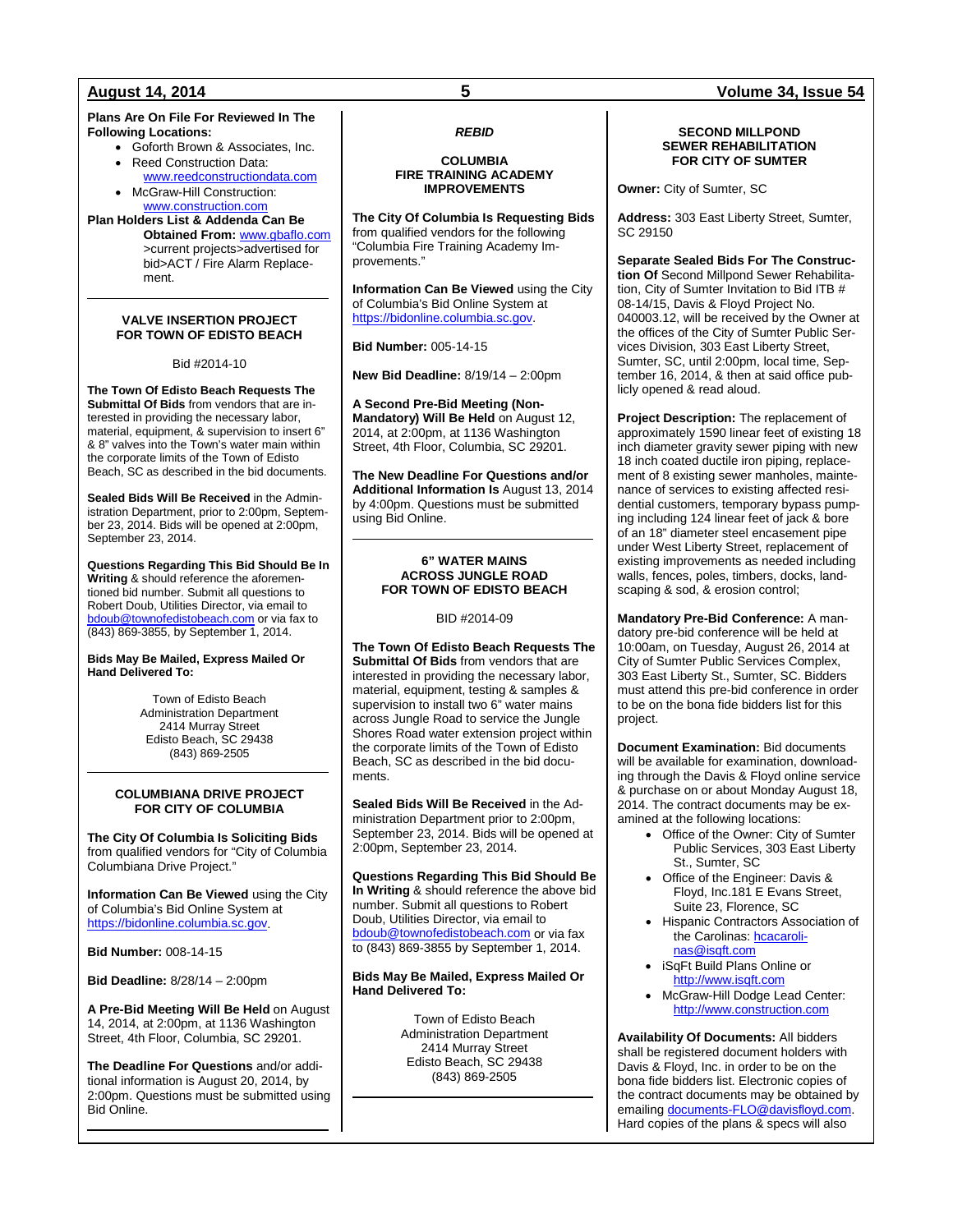be available by a request in writing to Davis & Floyd Inc., 181 E. Evans St., BTC-105, Florence, SC, 29506. Bidders must submit a valid email address, company name, physical address, mailing address, telephone & fax numbers with a company contact (name) to the project manager for Davis & Floyd listed below to be considered on the official list of bidders.

**Documents Fee:** There is no fee for plans & specs that are obtained electronically by emailin[g documents-FLO@davisfloyd.com.](mailto:documents-FLO@davisfloyd.com) A non-refundable fee of \$100.00 will be required for each hard copy set of drawings & other contract documents.

**Local Preference:** The City of Sumter allows a 5% preference for local bidders in consideration of the award of this contract, subject to the qualifications, terms & conditions found in the approved ordinance. A copy of this ordinance is included in the bid documents.

**Security:** Each bid must be accompanied by a 5% bid security in the amount, form & subject to the conditions provided in the Instructions to Bidders.

**Owner's Rights:** The Owner reserves the right to waive informalities in bidding & to reject all bids if it is in the Owner's best interest to do so. Unless all bids are rejected, & subject to adequate funding, an award will be to the lowest responsive & responsible Bidder.

**Engineer:** Davis & Floyd, Inc., 181 E. Evans St,BTC-105, Florence, SC 29506, John E. Reynolds, PE, Project Manager, [jreyn](mailto:jreynold@davisfloyd.com)[old@davisfloyd.com,](mailto:jreynold@davisfloyd.com) (843) 519-1050, Fax (843) 664-2881

**Owner:** City of Sumter, 303 East Liberty St., Sumter, SC 29150, (803) 436-2558

## **CONSULTANT / PROFESSIONAL SERVICES**

**Description:** INMATE PSYCHOLOGICAL EVALUATIONS **Solicitation Number:** 5400008268 **Submit Offer By:** 9/2/14 – 2:00pm **Purchasing Agency:** SC Department of Probation, Parole & Pardon, 2221 Devine St., Columbia, SC 29205 **Buyer:** Ellicia Thompson **Email:** [ehoward@ppp.state.sc.us](mailto:ehoward@ppp.state.sc.us) **Phone:** (803) 734-9242 [http://webprod.cio.sc.gov/SCSolicitationWe](http://webprod.cio.sc.gov/SCSolicitationWeb/solicitationAttachment.do?solicitnumber=5400008268) [b/solicitationAttachment.do?solicitnumber=5](http://webprod.cio.sc.gov/SCSolicitationWeb/solicitationAttachment.do?solicitnumber=5400008268) [400008268](http://webprod.cio.sc.gov/SCSolicitationWeb/solicitationAttachment.do?solicitnumber=5400008268)

## REQUEST FOR PROPOSAL

**Description:** ETHICS HOTLINE SERVICE PROVIDER **Solicitation Number:** USC-RFP-2649-CJ **Delivery Point:** USC, Columbia **Submit Offer By:** 9/8/14 – 3:00pm **Purchasing Entity:** USC Purchasing, 6th Floor, 1600 Hampton St., Columbia, SC 29208 **Bid Request:** The proposal package is available through the USC Purchasing web site, [http://purchasing.sc.edu](http://purchasing.sc.edu/) or call the USC bid line at (803) 777-0255 **Buyer:** Charles Johnson

## **EQUIPMENT**

**Description:** FITNESS ROOM **EQUIPMENT Solicitation No.:** Bid 3023-KP-08/27/2014 **Delivery Point:** The Citadel, Charleston **Submit Offer By:** 8/27/14 – 3:00pm **Purchasing Entity:** The Citadel, Procurement Services, Central Supply Warehouse, 171 Moultrie St., Charleston, SC 29409 **Buyer:** Karen Pressley, CPPB, phone (843) 953-6873, E-mai[l pressleyk1@citadel.edu](mailto:pressleyk1@citadel.edu) **Download Solicitation From:** 

[http://www.citadel.edu/root/procur](http://www.citadel.edu/root/procurement-vendors/solicitations) [ement-vendors/solicitations](http://www.citadel.edu/root/procurement-vendors/solicitations) 

**Description:** ESSEX EUP-116E UPRIGHT PIANOS **Solicitation Number:** 14-009 **Submittal Due:** 8/25/14 – 10:00am **Received At:** Fort Mill School District 4, Procurement Department, 2233 Deerfield Dr., Fort Mill, SC 29715 **To Request Solicitation, Send E-mail To:** Carla Schoenmaker a[t schoenmakerc@fort-](mailto:schoenmakerc@fort-mill.k12.sc.us)

[mill.k12.sc.us](mailto:schoenmakerc@fort-mill.k12.sc.us) **Agency:** Fort Mill Schools, 2233 Deerfield Dr., Fort Mill, SC 29715

## **3/4 TON, CREW CAB PICK UP TRUCK**

Anderson County is accepting bids for a Pick-Up Truck, 3/4 Ton, 4X4, Crew Cab, Heavy Duty, reference Bid# 15-018. Bids must be received no later than 11:00am, on Thursday, August 28, 2014, to the attention of the Anderson County Purchasing Department, 101 S. Main St., Room 115, Anderson, SC 29624.

Interested parties should contact Robert Carroll at (864) 260-4164 or request pack-age at [Click Here.](http://www.andersoncountysc.org/WEB/Purchasing_01.asp) Fill in form that appears & a package will be emailed to you.

### **STRUCTURAL FIREFIGHTING PERSONAL PROTECTIVE EQUIPMENT**

INVITATION TO BID NO. 2014-50

The City of Florence is accepting bids from qualified bidders to for the purchase & delivery of sixty (60) sets of Structural Firefighting Personal Protective Equipment.

Bid Opening Date/Time: 9/4/14 – 2:00pm

Location for the Receipt of Bids: City of Florence City Center, Purchasing / Contracting Office, 324 West Evans Street, 3rd Floor, Florence, SC 29501

The Invitation To Bid document can be found at [Click Here,](http://www.cityofflorence.com/departments/finance/purchasing.aspx) or can be obtained by contacting Lynwood F. Givens at [lgiv](mailto:lgivens@cityofflorence.com)[ens@cityofflorence.com](mailto:lgivens@cityofflorence.com)</u> or by fax at (843) 665-3111.

Mailing Address: City of Florence, Office of Purchasing & Contracting, 324 West Evans Street, Florence, SC 29501

The City of Florence welcomes & encourages submissions from minority & woman owned businesses. Please indicate that you are a minority or woman owned business with your request for bid documents.

This solicitation does not commit the City of Florence to award a contract, to pay any costs incurred in the preparation of a bid, or to procure or contract for services. The City of Florence reserves the right to reject any & all responses, to cancel this solicitation, & to make an award deemed in its own best interest.

**Description:** THE LANCASTER COUNTY SCHOOL DISTRICT IS ACCEPTING QUOTES FOR THE PURCHASE & DELIVERY OF ONE (1) NEW CLEVELAND RANGE STEAMCHEF 6 **Specifics:** Double-Stacked Boilerless Steamer, Model 22CET66.1, 2 each (VOS1) (2) 240v/60/3-ph, 34.4 amp, 12 kW, 3-wire, standard **Solicitation Number:** 201503 **Due Date/Time:** 8/26/14 at 2:00pm, ET **Submit To:** Lancaster County School District, Attn: Cara Cox, Procurement Specialist, 300 South Catawba

St., Lancaster, SC 29720, [Pro](mailto:Procurement.Dept@lcsdmail.net)[curement.Dept@lcsdmail.net,](mailto:Procurement.Dept@lcsdmail.net) Fax (803) 285-9729

**Inquiries:** [Procurement.Dept@lcsdmail.net](mailto:Procurement.Dept@lcsdmail.net) **Bid Requests:** [www.lancastercsd.com](http://www.lancastercsd.com/)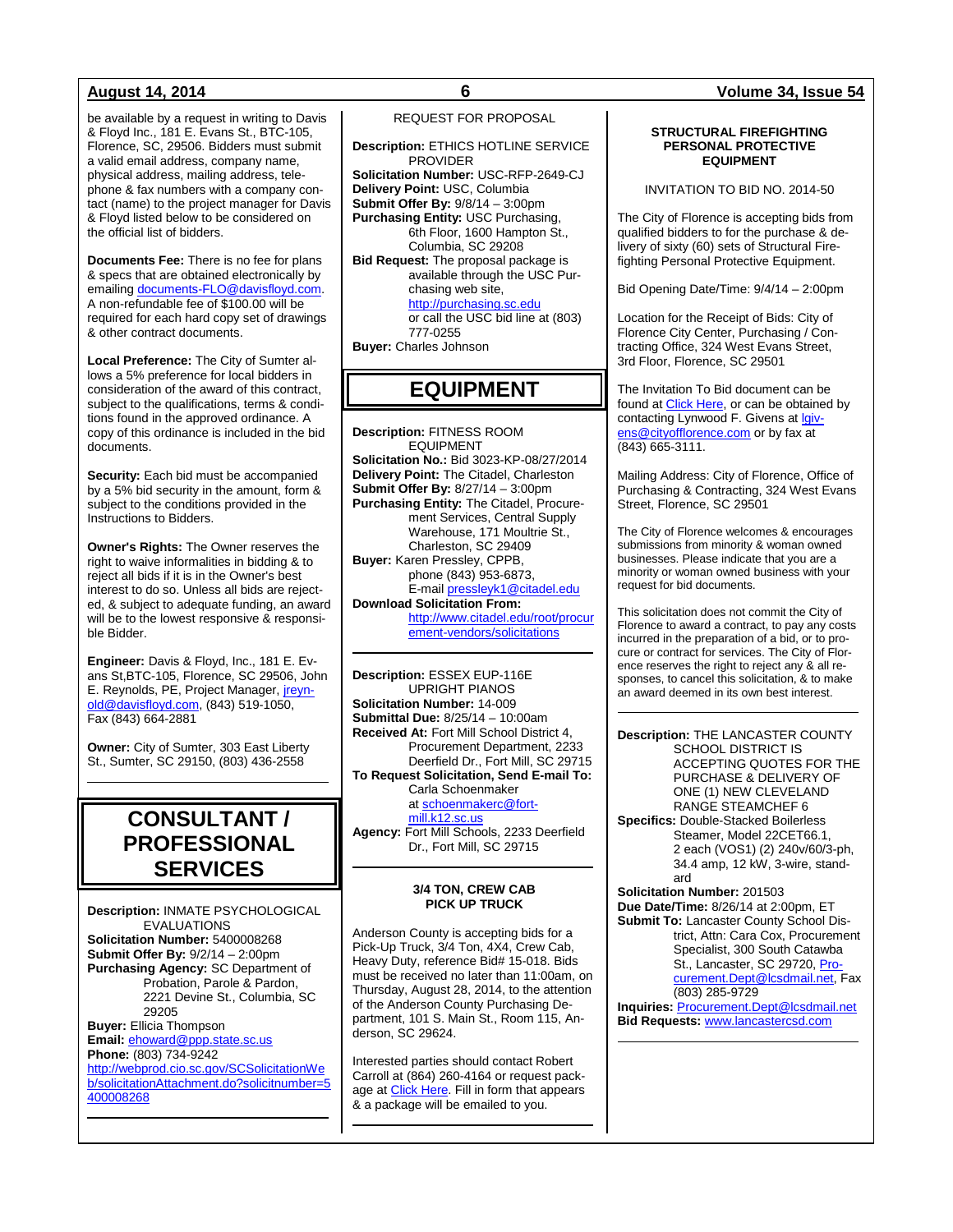## **INFORMATION TECHNOLOGY**

**Description:** EXCINDA DEVICES, LICENSES, SUPPORT & MAINTENANCE FOR U.S.C. AIKEN CAMPUS **Solicitation Number:** USC-RFQ-2672-JP **Delivery Point:** Aiken, SC **Submit Offer By:** 8/29/14 – 11:00am **Purchasing Agency:** USC Aiken, Penland Bldg., 471 University Parkway, Aiken, SC 29801 **Direct Inquiries To:** Joann Williamson, (803) 641-3473 **Buyer:** Jeff Patterson, CPPB, CPM, Program Manager. phone (803) 777-7033, E-mail [patte273@mailbox.sc.edu](mailto:patte273@mailbox.sc.edu) **Download Solicitation From:** [http://purchasing.sc.edu](http://purchasing.sc.edu/) or call the USC bid line at (803) 777-0255

## *READVERTISEMENT TO CLARIFY SOLICITATION NUMBER*

**Description:** TOAD ORACLE HIGHER EDUCATION ASSURANCE PROGRAM FOR U.S.C. TECHNOLOGY SERVICES **Solicitation Number:** USC-RFQ-2671-JP **Delivery Point:** Columbia, SC **Submit Offer By:** 8/19/14 – 11:00am **Purchasing Agency:** USC Purchasing, 1600 Hampton St., Columbia, SC 29208, phone (803) 777-4115 **Buyer:** Jeff Patterson, CPPB, CPM, Program Manager, phone (803) 777-7033, E-mai[l patte273@mailbox.sc.edu](mailto:patte273@mailbox.sc.edu) **Download Solicitation From:** [http://purchasing.sc.edu](http://purchasing.sc.edu/)

## **INFORMATION TECHNOLOGY SUPPORT SERVICES FOR CITY OF JOHNSONVILLE**

REQUEST FOR PROPOSALS

The City of Johnsonville will accept proposals for Information Technology Support Services. The City is seeking IT Support for City Hall, the Police Department, the Public Works building & the Wastewater Treatment Plant. The City desires to upgrade current systems & will seek assistance in this as well as ongoing support of network, workstations, servers, security, email, & data backup. Proposals should include roundthe-clock IT support & troubleshooting.

Sealed proposals should be delivered to Johnsonville City Hall, 111 W. Broadway St., Johnsonville, SC, 29555. Proposals will be accepted until 5:00pm, on Tuesday,

September 2, 2014, at which time they will be opened & available for review.

So that vendors may understand the City's total needs, a site visit is expected prior to delivery of proposal. For more details or to make an appointment, call or email John Rogers, City Administrator, *jrog*[ers@cityofjohnsonville.com,](mailto:jrogers@cityofjohnsonville.com) (843) 386- 2069.

## **G.P.S. FLEET TRACKING SOLUTION FOR TOWN OF EDISTO BEACH**

BID #2014-08

The Town is seeking bids for a GPS Fleet Management System. Sealed bids will be received in the Administration Department, prior to 2:00pm, on September 23, 2014. Bids will be opened at 2:00pm, September 23, 2014.

Questions regarding this bid should be in writing & should reference the aforementioned bid number. Submit all questions to Iris Hill, Town Administrator, via email to [ihill@townofedistobeach.com](mailto:ihill@townofedistobeach.com) or fax to (843) 869-3855, by September 1, 2014.

Bids may be mailed, express mailed or hand delivered to:

> Iris Hill Town of Edisto Beach Administration Department 2414 Murray Street Edisto Beach, SC 29438 (843) 869-2505 ext. 205

## **MAINTENANCE / REPAIR**

**Description:** STATE VEHICLE BODY REPAIRS **Solicitation Number:** 5400008244 **Submit Offer By:** 8/26/14 – 10:00am **Purchasing Agency:** SC Budget & Control Board, Internal Operations, 1201 Main St., Ste. 400, Columbia, SC 29201 **Buyer:** Kimber Craig **E-mail:** [kcraig@io.sc.gov](mailto:kcraig@io.sc.gov) **Phone:** (803) 737-2805 **Download Solicitation From:** [http://webprod.cio.sc.gov/SCSolicitationWe](http://webprod.cio.sc.gov/SCSolicitationWeb/solicitationAttachment.do?solicitnumber=5400008244) [b/solicitationAttachment.do?solicitnumber=5](http://webprod.cio.sc.gov/SCSolicitationWeb/solicitationAttachment.do?solicitnumber=5400008244) [400008244](http://webprod.cio.sc.gov/SCSolicitationWeb/solicitationAttachment.do?solicitnumber=5400008244)

## **August 14, 2014 7 Volume 34, Issue 54**

**Description:** MILLING, RESURFACING, DEEP PATCHING, OVERLAY & STRIPING OF SELECTED ROADS

**Solicitation Number:** N/A **Delivery Point:** Greenwood, SC **Submit Offer By:** 9/10/14 – 2:00pm **Purchasing Agency:** City of Greenwood, 520 Monument Street, Municipal Building, Room 230, (PO Box 40), Greenwood, S.C. 29648 **Buyer:** Julie Wilkie, (864) 942-8411, [Ju-](mailto:Julie.wilkie@cityofgreenwoodsc.com)

[lie.wilkie@cityofgreenwoodsc.co](mailto:Julie.wilkie@cityofgreenwoodsc.com) [m](mailto:Julie.wilkie@cityofgreenwoodsc.com) **Download Solicitation From:**

[www.cityofgreenwoodsc.com/Pro](http://www.cityofgreenwoodsc.com/Procurement.aspx) [curement.aspx](http://www.cityofgreenwoodsc.com/Procurement.aspx)

## TERM CONTRACT

**Description:** SPRINKLER SYSTEM REPAIRS **Solicitation Number:** 4899-8/28/14-9473-I **Submit Offer By:** 8/28/14 – 3:00pm **Purchasing Agency: :** Medical University of SC, 19 Hagood Ave., Ste. 408, Charleston, SC 29425 **Buyer:** Debra Cannon, phone (843) 792-8965, E-mai[l cannonda@musc.edu](mailto:cannonda@musc.edu) **Download Solicitation From:** [http://academicdepartments.musc](http://academicdepartments.musc.edu/vpfa/finance/purchasingap/solicit-awards/bids.htm) [.edu/vpfa/finance/purchasingap/s](http://academicdepartments.musc.edu/vpfa/finance/purchasingap/solicit-awards/bids.htm)

## INVITATION FOR BIDS

[olicit-awards/bids.htm](http://academicdepartments.musc.edu/vpfa/finance/purchasingap/solicit-awards/bids.htm)

**IFB Number:** 4887-15R **Description of Work:** MAINTENANCE & REPAIR ON H.V.A.C. EQUIPMENT SYSTEMS & CONTROLS AT VARIOUS CHARLESTON COUNTY **FACILITIES Pre-Bid Conf.:** Non-mandatory, 8/19/14 – 10:00am

**Place:** Lonnie Hamilton Building, County Council Chambers, 4045 Bridge View Dr., North Charleston, SC 29405

**Deadline for Questions:** 8/25/14 – 3:00pm,

[gramage@charlestoncounty.org](mailto:gramage@charlestoncounty.org)

**Due Date/Time:** 9/4/14 – 3:00pm **Location:** Charleston County Procurement Dept., 4045 Bridge View Dr., Ste. B250, N. Charleston, SC **Download Solicitation From: [Click Here](http://www.charlestoncounty.org/departments/Procurement/cur-bids_pdfs/current_bids.htm)** 

This solicitation does not commit the County of Charleston to award a contract, to pay any cost incurred in the preparation of applications submitted, or to procure or contract for the services.

The County reserves the right to accept or reject any, all or any part of applications received as a result of this request, or to cancel in part or in its entirety this Invitation for Bids if it is in the best interest of the County to do so. The County will be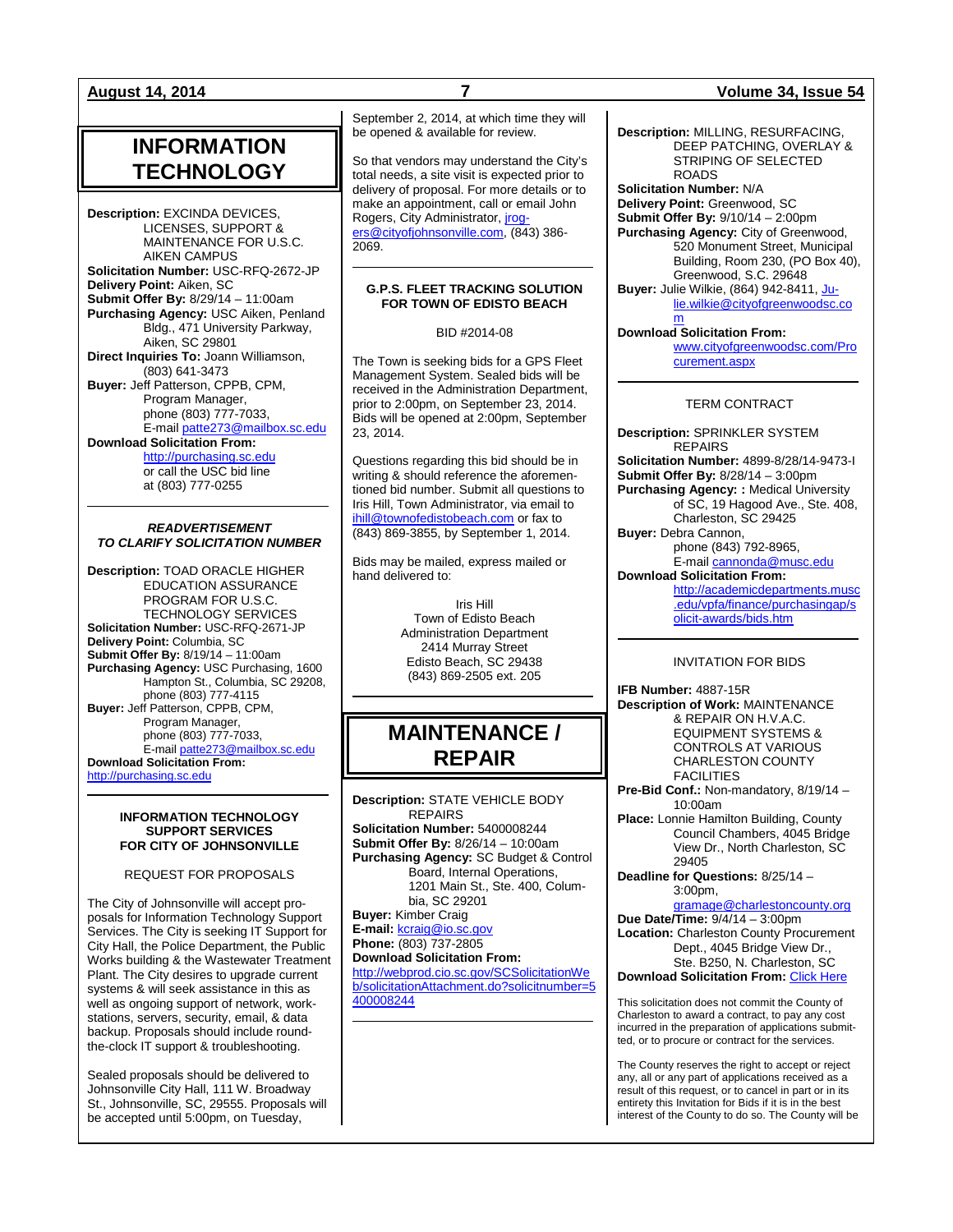the sole judge as to whether bids submitted meet all requirements contained in this solicitation.

**Description:** TOWN OF WILLISTON SOLICITS PROPOSALS TO REPLACE ROY STREET LIFT STATION **Specifics:** The work will involve removing vertical turbine & self-priming pump & installing two new submersible lift pumps & rail guide system. The pit top plate also will have to be replaced. **Solicitation Number:** 15 **Submit Offer By:** 9/8/14 – 1:00pm **Purchasing Agency:** Town of Williston, 13112 Main St., PO Box 414, Williston, SC 29853 **Direct Inquiries/Bid Package Request To:** Mark Carroll, phone (803) 300-1247, E-mail [mark@williston-sc.com](mailto:mark@williston-sc.com) **Buyer:** Town of Williston

## **SERVICES**

**Description:** ON CALL CONCRETE WORK WITHIN RIGHT OF WAY FOR PICKENS COUNTY - REBID **Solicitation Number:** 5400008288 **Submit Offer By:** 8/27/14 – 10:00am **Purchasing Agency:** SC Department of Transportation, 955 Park St., Columbia, SC 29201 **Buyer:** Daniel Covey, CPPO, CPPB **Email:** [coveydw@scdot.org](mailto:coveydw@scdot.org) **Phone:** (803) 737-0933 **Download Solicitation From:** [http://webprod.cio.sc.gov/SCSolicitationWe](http://webprod.cio.sc.gov/SCSolicitationWeb/solicitationAttachment.do?solicitnumber=5400008288) [b/solicitationAttachment.do?solicitnumber=5](http://webprod.cio.sc.gov/SCSolicitationWeb/solicitationAttachment.do?solicitnumber=5400008288) [400008288](http://webprod.cio.sc.gov/SCSolicitationWeb/solicitationAttachment.do?solicitnumber=5400008288)

**Description:** LEGAL TRANSCRIPTION **SERVICES Solicitation Number:** 5400008110 **Submit Offer By:** 8/26/14 – 10:00am **Purchasing Agency:** SC Dept. of Corrections, Purchasing Branch, 4420 Broad River Road, Second Floor, Columbia, SC 29210 **Buyer:** Myrtle deWerdt **Email:** [dewerdt.myrtle@doc.sc.gov](mailto:dewerdt.myrtle@doc.sc.gov) **Phone:** (803) 896-8582 **Download Solicitation From:** [http://webprod.cio.sc.gov/SCSolicitationWe](http://webprod.cio.sc.gov/SCSolicitationWeb/solicitationAttachment.do?solicitnumber=5400008110) [b/solicitationAttachment.do?solicitnumber=5](http://webprod.cio.sc.gov/SCSolicitationWeb/solicitationAttachment.do?solicitnumber=5400008110) [400008110](http://webprod.cio.sc.gov/SCSolicitationWeb/solicitationAttachment.do?solicitnumber=5400008110)

**Description:** HOTEL / MOTEL ACCOMMODATIONS FOR VICTIMS RIGHTS WEEK 2015 **Specifics:** Conference accommodations to include: lodging (90 sleeping rooms), meeting space (1 large room for up to 350 people & 5 breakout rooms) & meals for up to 350 people, To be held in Columbia, SC on April 20-22, 2015 **Solicitation Number:** 5400008273 **Submit Offer By:** 8/22/14 – 3:00pm **Purchasing Agency:** SC Governor's Office, 1205 Pendleton St., Brown Bldg., Rm. 479, Columbia, SC 29201 **Buyer:** Susan Mattox **Email:** [smattox@oepp.sc.gov](mailto:smattox@oepp.sc.gov) **Phone:** (803) 734-2019 **Download Solicitation From:** [http://webprod.cio.sc.gov/SCSolicitationWe](http://webprod.cio.sc.gov/SCSolicitationWeb/solicitationAttachment.do?solicitnumber=5400008273) [b/solicitationAttachment.do?solicitnumber=5](http://webprod.cio.sc.gov/SCSolicitationWeb/solicitationAttachment.do?solicitnumber=5400008273) [400008273](http://webprod.cio.sc.gov/SCSolicitationWeb/solicitationAttachment.do?solicitnumber=5400008273)

**Description:** CONE COLLECTION AT NIEDERHOF FORESTRY **Solicitation Number:** 5400008285 **Site Visit:** Recommended, call (843) 726- 3845 to schedule **Site:** 2045 Cotton Hill Road, Tillman, SC 29943 **Submit Offer By:** 8/27/14 – 10:00am **Purchasing Agency:** SC Forestry Commission, 5500 Broad River Rd., Columbia, SC 29212 **Buyer:** Melissa Fleming **Email:** [mfleming@forestry.state.sc.us](mailto:mfleming@forestry.state.sc.us) **Phone:** (803) 896-8836 **Download Solicitation From:** [http://webprod.cio.sc.gov/SCSolicitationWe](http://webprod.cio.sc.gov/SCSolicitationWeb/solicitationAttachment.do?solicitnumber=5400008285) [b/solicitationAttachment.do?solicit](http://webprod.cio.sc.gov/SCSolicitationWeb/solicitationAttachment.do?solicitnumber=5400008285) [number=5400008285](http://webprod.cio.sc.gov/SCSolicitationWeb/solicitationAttachment.do?solicitnumber=5400008285)

**Description:** LANDSCAPING / GROUNDS MAINTENANCE SERVICES **Solicitation Number:** 5400008271 **Submit Offer By:** 9/15/14 – 10:00am **Purchasing Agency:** SC Department of Employment & Workforce, 1550 Gadsden St., Columbia, SC 29201 **Buyer:** Kimber Craig **Email:** [kcraig@io.sc.gov](mailto:kcraig@io.sc.gov) **Phone:** (803) 737-2805 **Download Solicitation From:** [http://webprod.cio.sc.gov/SCSolicitationWe](http://webprod.cio.sc.gov/SCSolicitationWeb/solicitationAttachment.do?solicitnumber=5400008271) [b/solicitationAttachment.do?solicitnumber=5](http://webprod.cio.sc.gov/SCSolicitationWeb/solicitationAttachment.do?solicitnumber=5400008271) [400008271](http://webprod.cio.sc.gov/SCSolicitationWeb/solicitationAttachment.do?solicitnumber=5400008271)

**Description:** DISASTER RESTORATION & WATER CLEAN UP **Solicitation Number:** 52029698 **Submit Offer By:** 10/2/14 – 2:15pm **Purchasing Entity:** Clemson University, Procurement Services, Administrative Services Building, 108 Silas N. Pearman Blvd., Clemson, SC 29634 **Direct Inquiries to Buyer:** Jody R. Burgess,

## **August 14, 2014 8 Volume 34, Issue 54**

phone (864) 650-8050, E-mai[l jodyb@clemson.edu](mailto:jodyb@clemson.edu) **Download Solicitation From:** [www.clemson.edu/cfo/procurement/](http://www.clemson.edu/cfo/procurement/vendors) [vendors](http://www.clemson.edu/cfo/procurement/vendors)

**Description:** PEST CONTROL & TERMITE SERVICES FOR GOVERNOR'S SCHOOL FOR THE ARTS & HUMANITIES **Solicitation Number:** 5400008289 **Site Visit:** Mandatory, by appointment – Contact Buddy Fields, Director of Facilities, (864) 282-3791 **Submit Offer By:** 8/21/14 – 11:00am **Purchasing Agency:** SC Dept. of Education Office of Purchasing, 1429 Senate St., Room 200-A, Columbia, SC **Buyer:** Georgia Gillens, CPPB **Email:** [GGillens@ed.sc.gov](mailto:GGillens@ed.sc.gov)

**Phone:** (803) 734-8428 **Download Solicitation From:**

[http://webprod.cio.sc.gov/SCSolicitationWe](http://webprod.cio.sc.gov/SCSolicitationWeb/solicitationAttachment.do?solicitnumber=5400008289) [b/solicitationAttachment.do?solicitnumber=5](http://webprod.cio.sc.gov/SCSolicitationWeb/solicitationAttachment.do?solicitnumber=5400008289) [400008289](http://webprod.cio.sc.gov/SCSolicitationWeb/solicitationAttachment.do?solicitnumber=5400008289)

**Description:** RENTAL SERVICES TO PROVIDE PUBLIC ANNOUNCEMENT SYSTEM FOR S.C. STATE UNIVERSITY 2014 FOOTBALL SEASON AT O.C. DAWSON BULLDOG STADIUM **Solicitation No.:** 4110-70211-08/22/14 **Delivery Point:** Orangeburg, SC **Submit Offer By:** 8/22/14 – 1:30pm **Purchasing Entity:** SC State University, Office of Procurement, Room 168, Crawford-Zimmerman Complex, SC State University, Orangeburg, SC **Direct Inquiries To Buyer:** Valoria Buskey White **Telephone:** (803) 536-8198 **E-mail:** [vwhite5@scsu.edu](mailto:vwhite5@scsu.edu)

## REQUEST FOR PROPOSAL

**Description:** THE CITADEL IS SEEKING A SOLUTIONS-BASED PROPOSAL TO DESIGN GRAPHIC MURAL & INTERIOR DESIGN FOR FOOTBALL OFFICE AREA **Solicitation No.:** RFP 3022-JR-9/29/2014 **Pre-Proposal Conf./Site Visit:** Not mandatory. 8/28/14 – 10:00am **Submit Offer By:** 9/18/14 – 3:00pm **Purchasing Entity:** The Citadel, Procurement Services, Central Supply Warehouse, 171 Moultrie St., Charleston, SC 29409 **Buyer:** Jalorie Robinson, CPPB **Telephone:** (843) 953-5279 **Download Solicitation From:**  [http://www.citadel.edu/root/procur](http://www.citadel.edu/root/procurement-vendors/solicitations) [ement-vendors/solicitations](http://www.citadel.edu/root/procurement-vendors/solicitations)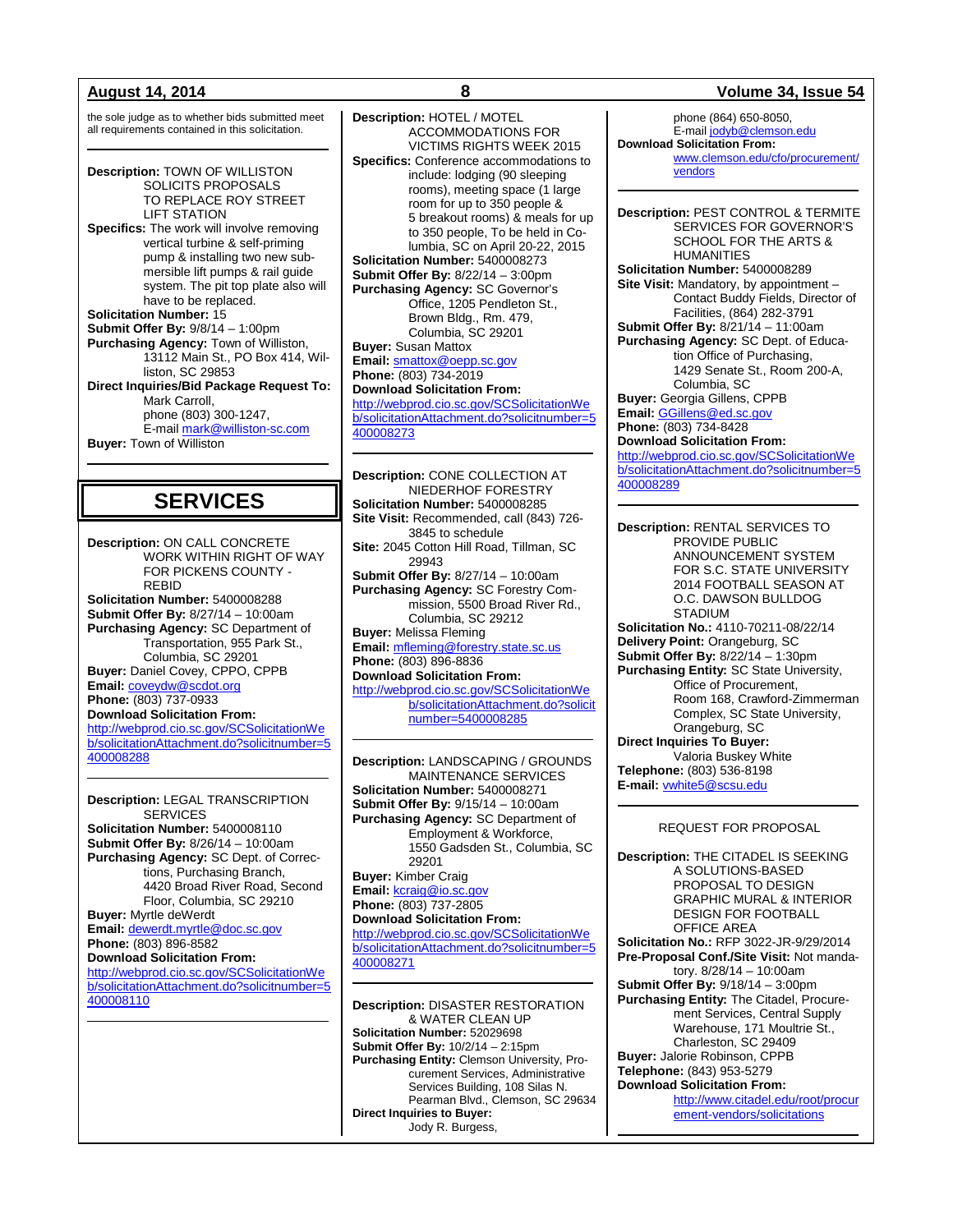## **August 14, 2014 9 Volume 34, Issue 54**

**Description:** PEST CONTROL SERVICES FOR HORRY SCHOOLS **Solicitation Number:** 1415-7 **Delivery Points:** Multiple schools & facilities within Horry County **Site Visits:** Not mandatory, but strongly encouraged. Facilities can be viewed Monday – Friday, 8:00am to 4:00pm. All visitors must check in with the front desk at each location. A list of addresses for all facilities can be found in the solicitation **Submit Offer By:** Thursday, 8/28/14 – 2:00pm **Purchasing Agency:** Horry County Schools, 355 Four Mile Rd., Conway, SC 29526. Mailing address is PO Box 260005, Conway, SC 29528

**Buyer:** Ara Heinz, phone (843) 488-6930, E-mail [AHeinz@horrycountyschools.net](mailto:AHeinz@horrycountyschools.net)

**Download Solicitation From:**

[http://apps.hcs.k12.sc.us/apps/pr](http://apps.hcs.k12.sc.us/apps/protrac) [otrac](http://apps.hcs.k12.sc.us/apps/protrac)

**Description:** GRASS CUTTING & GROUNDS MAINTENANCE FOR SOUTHERN PARKS SECTION **Specifics:** Grass cutting season is estimated to be 7 consecutive months. Total approximate acreage to be cut for the Southern Parks Section is 57 acres. **Solicitation Number:** 14-037

**Delivery Point:** Georgetown County **Site Visit:** Voluntary, on your own **Submit Offer By:** 9/3/14 – 3:00pm **Purchasing Agency:** Georgetown County

Historic Courthouse, Suite 239, Purchasing Conference Room, 129 Screven Street, Georgetown, SC 29440

**Direct Inquiries To:** Donna Bunn at [dbunn@gtcounty.org](mailto:dbunn@gtcounty.org) or fax (843) 545-3500. Inquiries must be in writing. **Buyer:** Donna Bunn, (843) 545-3076 **Download Solicitation From:**

> [http://www.georgetowncountysc.o](http://www.georgetowncountysc.org/purchasing/CurrentBids.html) [rg/purchasing/CurrentBids.html](http://www.georgetowncountysc.org/purchasing/CurrentBids.html)

**Description:** PROVIDE ATHLETIC FIELD PAINTING SERVICES **Solicitation Number:** 20150003 **Delivery Point:** Columbia, SC **Submit Offer By:** 8/27/14 – 2:00pm **Purchasing Entity:** Richland School District One Procurement Services, 201 Park St., Columbia, SC **Direct Inquiries/Bid Request To Buyer:** Pat Wilson, (803) 231-7031, [pawilson@richlandone.org](mailto:pawilson@richlandone.org) **Download Solicitation From:** [www.richlandone.org](http://www.richlandone.org/)

## **PAINTING OF COLLETON COUNTY COURTHOUSE**

Colleton County is requesting bids from qualified contractors to paint the exterior of the Courthouse, 101 Hampton Street, Walterboro, SC 29488. The contractor agrees to furnish all labor, supervision, equipment, scaffolding, materials, tools, supplies, & transportation necessary for the proper execution & completion of exterior painting services as specified, for the County. Materials & services provided by the contractor must comply with all current Federal, State, local & municipal laws, ordinances & rules & regulations.

**Solicitation Number:** FM-45 **Delivery Point:** Walterboro, SC **Submit Offer By:** 8/21/14 – 3:00pm **Purchasing Entity:** Colleton County, 109 Benson St., Walterboro, South Carolina 29488 **Direct Inquiries To:** Kelvin Priester, [kpriester@colletoncounty.org](mailto:kpriester@colletoncounty.org) **Buyer:** Kaye B. Syfrett, Purchasing Manager, (843) 782-0504 or [ksyfrett@colletoncounty.org](mailto:ksyfrett@colletoncounty.org) **Download Solicitation From:** [www.colletoncounty.org,](http://www.colletoncounty.org/)

## **LOCAL W.I.A. MONITORING & TECHNICAL ASSISTANCE FOR MIDLANDS WORKFORCE DEVELOPMENT BOARD**

The Midlands Workforce Development Board (MWDB) is soliciting proposals for local WIA monitoring & technical assistance for Program Year 2014. The purpose of the solicitation is to provide semi-annually, onsite local monitoring, technical assistance & staff training upon request.

Any governmental, educational, communitybased, non-profit or private for profit organization or individual that has the capacity to carry out the proposed project may apply. Interested parties should request an application from theagen@mwdb.org. Application questions are due by September 5 2014. Proposals are due October 6, 2014 at 11:00am.

### **DEVELOPER PARTNER FOR HOUSING AUTHORITY OF CITY OF SPARTANBURG**

The Housing Authority of the City of Spartanburg is soliciting proposals from experienced low-income housing developer partners to partner with the Authority in converting seven (7) public housing properties to properties assisted with long-term, project based voucher or project based rental assistance under Section 8 of the US Housing Act of 1937 & in accordance with the United States Department of Housing & Urban

Development's Rental Assistance Demonstration program, the requirements of which are set forth in The Consolidated & Further Continuing Appropriations Act of 2012 (Public Law 111-55) & HUD Notice PIH 2012-32 (HA), REV-1. The developer partner must be familiar with & comply with all applicable HUD requirements, including those specifically set forth in the RAD Requirements.

Offerors must demonstrate they have experience with RAD, HUD mixed-finance, low income housing tax credits & project based voucher or project based rental assistance transactions.

The Housing Authority of the City of Spartanburg will acknowledge proposals received on or before August 29, 2014, at 12:00pm. Proposals received after this date & time will not be accepted. The tentative contract award & official launch of the program is September 5, 2014, pending Spartanburg Housing Authority Board approval.

Details of the RFP 2014-0059 can be obtained on SHA's website, [www.shasc.org,](http://www.shasc.org/) under the link "Projects" & "Current Bid Opportunities".

This solicitation does not commit SHA to award a contract, to pay any costs incurred in the preparation of a proposal, or to procure or contract for services. SHA reserves the right to reject any & all responses, to cancel this solicitation, & to make an award deemed in its best interest.

The Housing Authority of the City of Spartanburg reserves the right to reject any or all proposals, to advertise for new proposals to accomplish this solicitation by any means determined to be in the best interest of the Housing Authority of the City of Spartanburg. Housing Authority of the City of Spartanburg will evaluate proposals to determine the best proposal to satisfy the needs of the Housing Authority of the City of Spartanburg.

## **GARBAGE CONTAINER ROLL-OUT / ROLL-IN SERVICE FOR TOWN OF EDISTO BEACH**

BID #2014-07

The Town of Edisto Beach requests the submittal of bids from vendors that are interested in providing the necessary labor, material, equipment, & supervision to perform the garbage container roll-out / roll-in service for each residential unit within the corporate limits of the Town of Edisto Beach, SC as described in the bid documents.

Sealed bids will be received in the Administration Department, prior to 2:00pm, September 23, 2014. Bids will be opened at 2:00pm, September 23, 2014.